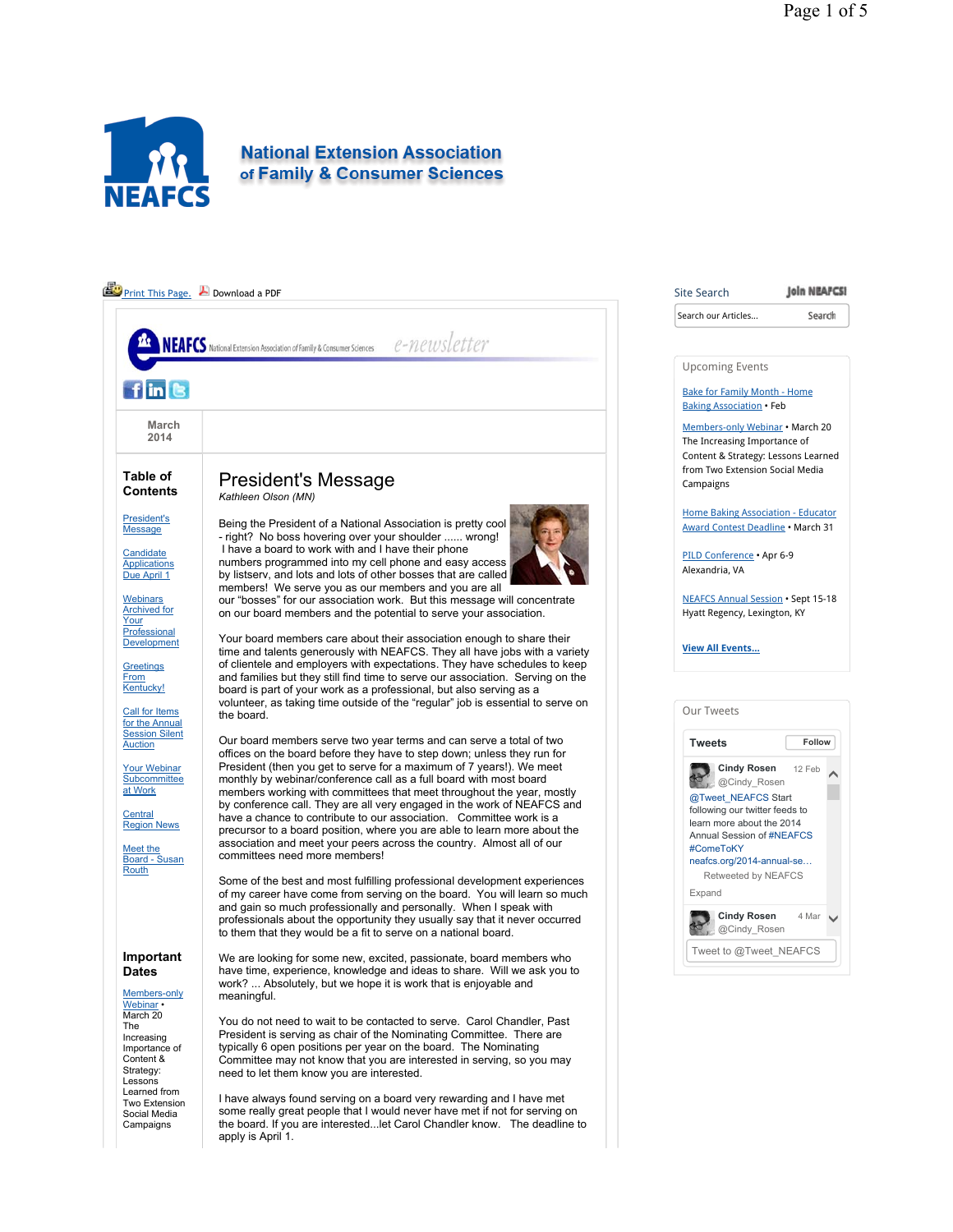**Home Baking** Association - **Educator** Award Contest Deadline • March 31

PILD Conference • Apr 6-9 Alexandria, VA

**NEAFCS** <mark>Annual</mark><br>Session • Sept<br>15-18 Hyatt Regency, Lexington, KY

**View All Events...** Not interested in serving right now? If a board commitment is too much for you, then volunteer to be on a committee first. This is a great way to learn more about the association before you commit to a board position. But get up and step out of your comfort zone.

Oh, and by the way - YES, being your National President IS pretty cool! It's magical!

Kathleen Olson

KathleenA.Olson

*P.S. Look for the magic wand in this newsletter. The first 3 members to email me at kaolson@umn.edu with the exact location of the wand will qualify for a chance to be placed in a drawing to qualify for a free Annual Session registration, drawn in August; this contest runs October through August to increase newsletter readership.*



**National Extension Association of Family & Consumer Science** 20423 State Road 7 Suite F6-491 Boca Raton, FL 33498 (561) 477-8100 jody@neafcs.org

**Candidate Applications Due April 1st** *Carol Chandler (OH), Immediate Past Presdient*



If you are considering applying to run for a national office, please keep in mind that applications are due April 1. You can find the application on the website under Member Center/Documents/Forms & Templates. Please check the policies and procedures manual for information about qualifications and duties of each office. If you  $\hat{I}$  have the

application completed and you are waiting on letters of support and recommendation, send me what you have completed so that I am aware of your intent. If you have any questions you can contact me at chandler.4@osu.edu . The National Nominating Committee is looking forward to lots of applications!

#### Back to top

**Webinars Archived for Your Professional Development** *Sonja Koukel, PhD (NM)*, *Vice-President for Professional Development*



NEAFCS members are fortunate to have access to a variety of Extension programs at no extra charge. The webinars offered through the Association are **FREE** to members. In some other organizations, webinars are provided with a fee attached.

Current and upcoming webinars are posted on the NEAFCS website. You must be a member in good standing to access the webinars. To attend in real time, registration is required. The purpose for this requirement

is to maintain the members-only benefit.

There is a space limitation for the online offerings: 100 registered members. The limited space is one reason for archiving the webinars. As we know, life or work sometimes gets in the way of attending in real time. If you missed a webinar, you can find it on the NEAFCS website:

• Log in

- Use the Professional Development pull down menu located on the blue toolbar
- Click on Webinar Archives
- Find the webinar of your choice and click on the hyperlink

It's that easy. Watch at your leisure or download to your computer. Plus, many of the webinars include downloadable PowerPoint presentations. What a great service.

You are encouraged to take advantage of this professional development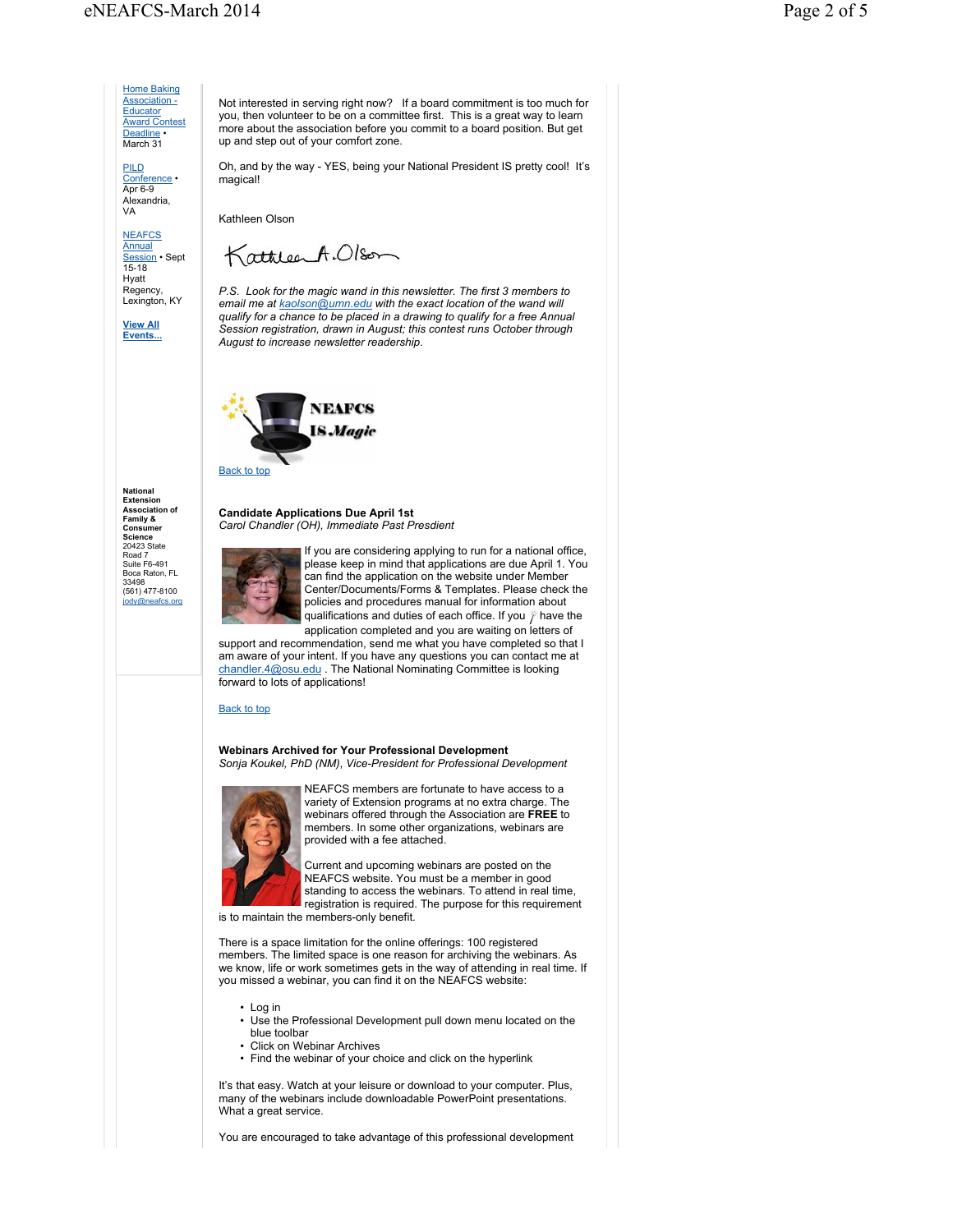offering. If you would like to join the Webinar Subcommittee, follow the Member Resources link to Join a Committee. Feel free to contact us with questions.

And, as always, the committee is looking for proposals. Do you have a program you would like to share with the NEAFCS members? To submit a proposal, follow the Professional Development link to Webinars. Scroll to the bottom of the page to find the online form.

Thank you for your engagement. If you have suggestions or ideas to help make this service even better, please contact me via email, sdkoukel@nmsu.edu

Back to top



PLACE a priority on teaching excellence and sharing knowledge SHOW positive impact for individuals, families, and communitie

## **Greetings from Kentucky!**

*Kathy Byrnes (KY) and Sally Mineer (KY), 2014 Annual Session Coliaisons*

Participating in an in-depth session is a great way to get a closer look at some of the wonderful things going on nearby while you are at the 2014 NEAFCS Annual Session in Lexington! Kentucky Family and Consumer Sciences Extension Agents are excited about hosting our friends and colleagues September 15-18. There are 22 in-depth sessions planned that cover all areas of Family and Consumer Sciences, so there will be something interesting for everyone.

Keep checking your NEAFCS website for details; if you haven't visited it in a while, you will see many exciting meeting details. Visit http://www.neafcs.org/2014-annual-session to see the complete list of indepth sessions.

**Here is a sneak peek at a few.**

**A Simple Life at Shaker Village.** Architecture, furniture, and a frugal lifestyle are at the forefront in this carefully preserved living history museum.Start off this session with a full country breakfast in the Trustees Dining Room before you learn about life in the mid 1800s. Tour guides and re-enactors will give you an up close and personal view. Check out this YouTube link for more.

#### http://www.youtube.com/watch? v=YegOOZHBKy8&list=PL8B16AFA39E364877&index=77

**Lexington Farmers' Market.** Take a short walk to the back of the Convention Center parking lot to the Tuesday Location of the Lexington Farmers' Market. Learn about the Healthy Parks and Pools Better Bites program, and how a corner grocery is trying to bring healthy food options to an urban food desert.

**Sanders Brown Center on Aging.** Learn about research on Alzheimer's research from leading experts, take a virtual dementia tour, and enjoy a brain-healthy lunch with Chef Ouita Michel of Holly Hill Inn.

Back to top

#### **Call for Items for the Annual Session Silent Auction** *Sarah Traub (MO), Chair, Silent Auction Sub-committee*

The sun is shining here in Missouri and I'm hopeful that spring is in the air! Spring in NEAFCS means the early bird registration for the 2014 Annual Conference in Lexington is almost here! If you have attended an Annual Session in the past, you may have noticed the Silent Auction that raises money for the NEAFCS Awards and Recognition Fund. Actually, I'm not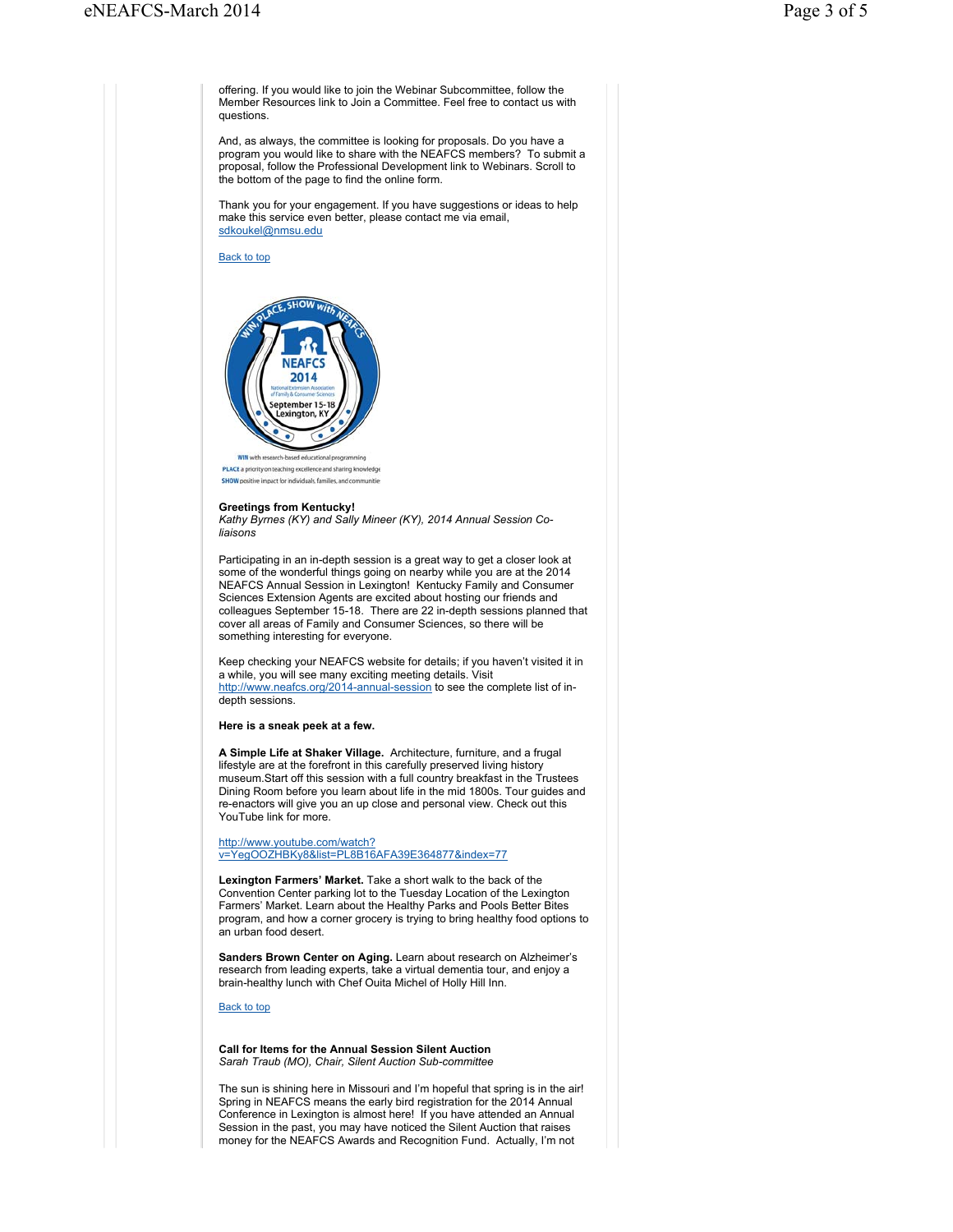sure how you could have missed it! It's a chance for each state to bring something fun, unique to its state, or handmade (quilted items, crafts, etc.) to benefit our organization. We are requesting that each state bring at least one item to be auctioned and a maximum of five. Remember to try to bring smaller items that one can easily fit into a suitcase. Be sure to add this item request to your affiliate's spring agenda so that your state is well represented at the 2014 Silent Auction! I'm looking forward to seeing the item(s) your affiliate brings to make the 2014 Silent Auction in Lexington another successful year! Please feel free to contact me if you have any questions, phone: 573-774-6177 and email: traubs@missouri.edu

### Back to top

#### **Your Webinar Subcommittee at Work** *Leif Albertson (AK), Chair, Webinar Subcommittee*

Greetings from the Professional Development Webinar Subcommittee! We've received a great deal of positive feedback from people regarding our webinars. Hopefully you have been able to attend some of our recent presentations such as *Master Family and Consumer Sciences Volunteer Program* (Jan 21) or *Strong Women Healthy Hearts* (Jan 27). Most recently, Jan Scholl and Carol Schlitt brought us a fascinating and wellattended webinar titled *100 Years of Extension FCS History*.

While NEAFCS webinars offer a convenient and inexpensive opportunity for professional development, they are just as valuable as an opportunity to connect with your colleagues from around the country. As we all know, building our own knowledge base is laudable, but it can be equally valuable to identify colleagues with subject matter expertise. This allows us to connect our clients with the best information available from national experts within the extension service.

If you haven't attended one of our webinars, I would encourage you to give it a try. In an era of shrinking budgets, there is no easier, cheaper way to connect directly with your NEAFCS peers and gain insights on relevant topics. The Webinar subcommittee has several interesting presentations on the horizon including *The Increasing Importance of Content & Strategy: Lessons Learned from Two Extension Social Media Campaigns* presented by Jamie Seger (Ohio State University). Join us on March 20 for this members-only event. Watch your email for updates.

Finally, I want to remind everyone that *teaching* a webinar is a great way to reach out to colleagues, share expertise and connect with those who have similar interest. The process is easy and a great way to leverage technology to reach a wide and receptive national audience. To present your own webinar, see our application process at http://www.neafcs.org/webinar-proposal

#### Back to top

# **Central Region News**

*Nancy Stehulak (OH), Central Regional Director*



A big **Congratulations** on your work with award submissions from the Central Region! Here is a list of states who have submitted one or more entries for awards.

• Illinois

- Indiana
- Iowa
- Kansas
- Ohio
- Michigan
- Minnesota
- Missouri • Nebraska
- 
- North Dakota
- South Dakota

Great work! Kudos to your members for taking this time to submit, and your officers for working with the awards submissions. This is a wonderful benefit of membership, for members to be honored with awards, and it looks to me that the Central Region has many projects worthy of national recognition!

Back to top